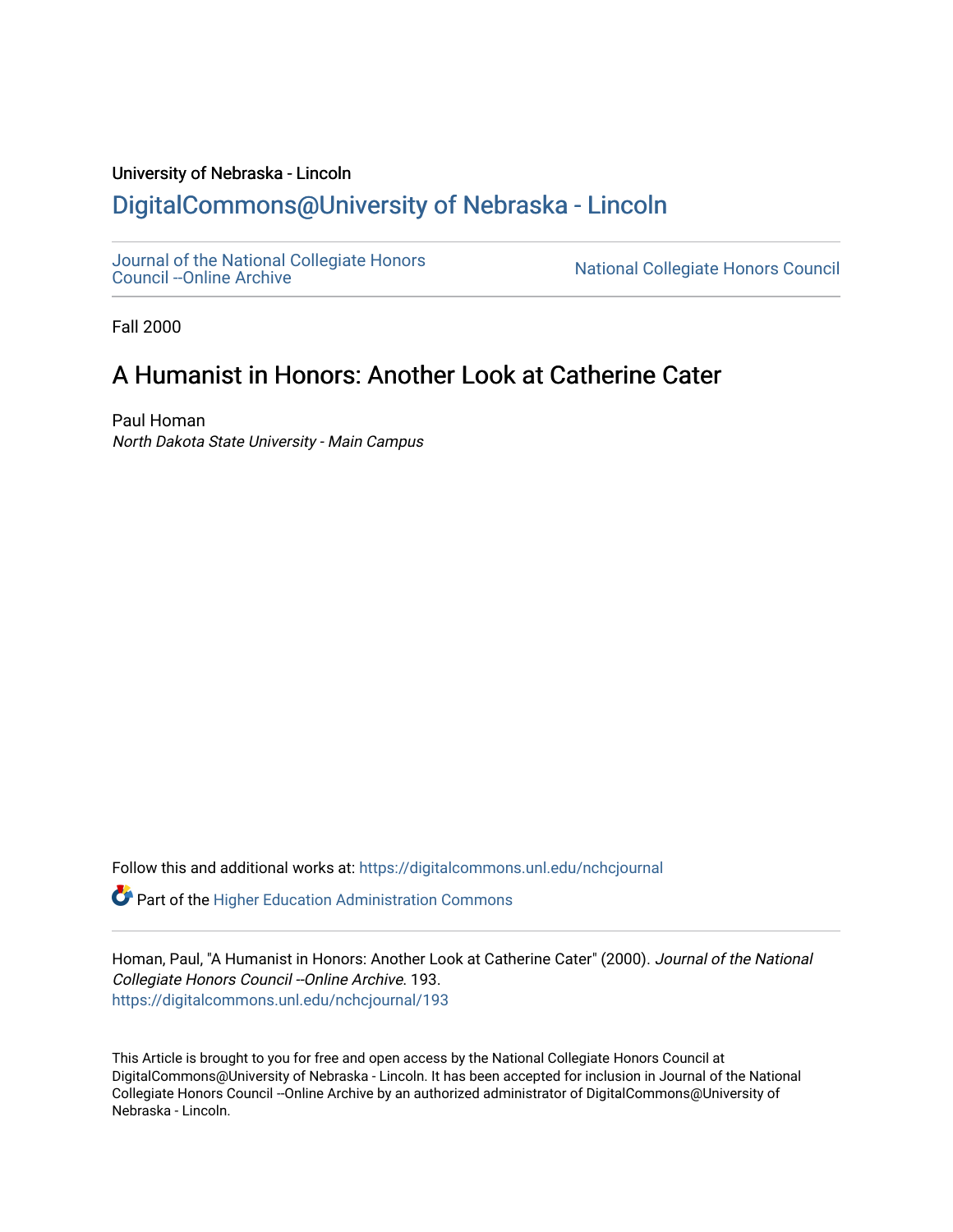# **A Humanist in Honors: Another Look at Catherine Cater**

#### PAUL HOMAN NORTH DAKOTA STATE UNIVERSITY

In 2000 Catherine Cater marks her 55th year of teaching, a career which began in 1945 upon completion of her Ph.D. in English at the University of Michigan. Since 1962 she has taught at North Dakota State University, and although she officially retired from the faculty in 1982, she has continued to teach philosophy, direct humanities tutorials, and advise students on a volunteer basis. When the faculty at NDSU recognized her with the university's most prestigious teaching award, they made note of her role as the embodiment of the teacher-scholar "who has kept alive the tradition of liberal studies at NDSU; for her, the best that has been thought and said is appropriate for all students, and she has made that tradition accessible to all." The grace of her own scholarship has dignified that tradition, while her graciousness and perceptive guidance have encouraged generations of students, and colleagues alike, to see dignity in their own work.

She arrived at NDSU by way of Moorhead State University, Olivet College, Ann Arbor, and Talladega College in Alabama, where her family moved in 1918, a year after she was born in New Orleans. Set in the foothills of the Blue Ridge, Talladega was a town she describes as having had a Faulknerian courthouse square which witnessed the regular passage of wagons loaded with cotton bales. Her father, a progressive administrator with close connections to Robert Hutchins and the University of Chicago, had become dean at Talladega. Under his guidance, an exchange of personnel and ideas developed between Chicago and this southern inter-racial college, where she received her B.A. in 1938.

In 1939 she obtained an M.A. in English from the University of Michigan. However, with so few positions in higher education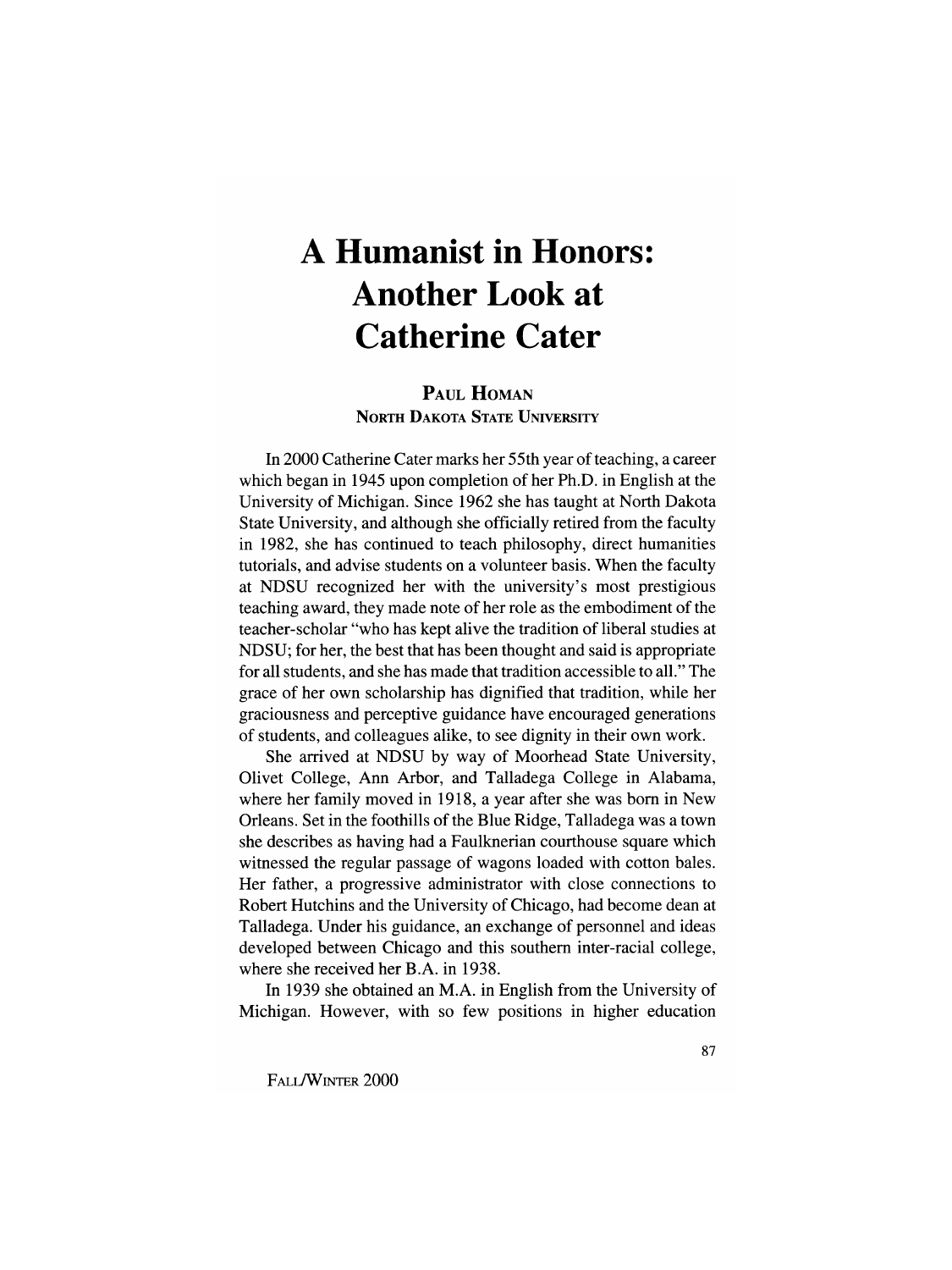available to women, and needing to find a job, she returned to school for a degree in library science and was subsequently hired to head the circulation department at Fisk University in Nashville. Three restless years later she returned to Ann Arbor on a fellowship, "a young person in a great hurry" who began to work on Platonism in Milton, but soon published an article on southern poets, and this led to a dissertation on Faulkner.

Her first teaching position was at Olivet College in Michigan. Those who know Catherine Cater know how naturally she associates experimental, interdisciplinary, and experiential with teaching. The opportunity to teach at Olivet was ideal. In 1945 it was a highly experimental institution with a cosmopolitan student body. Guided by the idea that the greater difficulty lies in learning how to "include oneself in the world," its curriculum focused on areas of human endeavor rather than academic disciplines, and the emphasis was on a tutorial system which favored primary experiences: doing rather than studying sculpture, for example, especially if it was not one's own field. Olivet was, for four years, the high point of her teaching experience. But it coincided with the rise of Senator McCarthy, and Olivet's unconventional approach attracted attention. She and others resigned in protest when four faculty members were dismissed on political grounds. Although financial difficulties ultimately intervened, they developed plans to open a new experimental college in New York, even obtaining the federal government's promise of a former army barracks as a campus.

In 1949, when Catherine again began looking for a job, the placement director at Michigan predicted that as a woman she had "as much chance of being placed as a person without arms." So she simply began writing letters, all with northern addresses. All but one of the replies were negative; many said that although her credentials were attractive, their institutions simply were not ready for someone with her background. The positive response came from Moorhead State University in Minnesota; it offered a one-year replacement position teaching English and, of course, library duties. However, the absent faculty member failed to return, the library dropped out of the job description after a year, and in the next 13 years (1949-1962) she taught English and humanities courses, set up a campus radio station, founded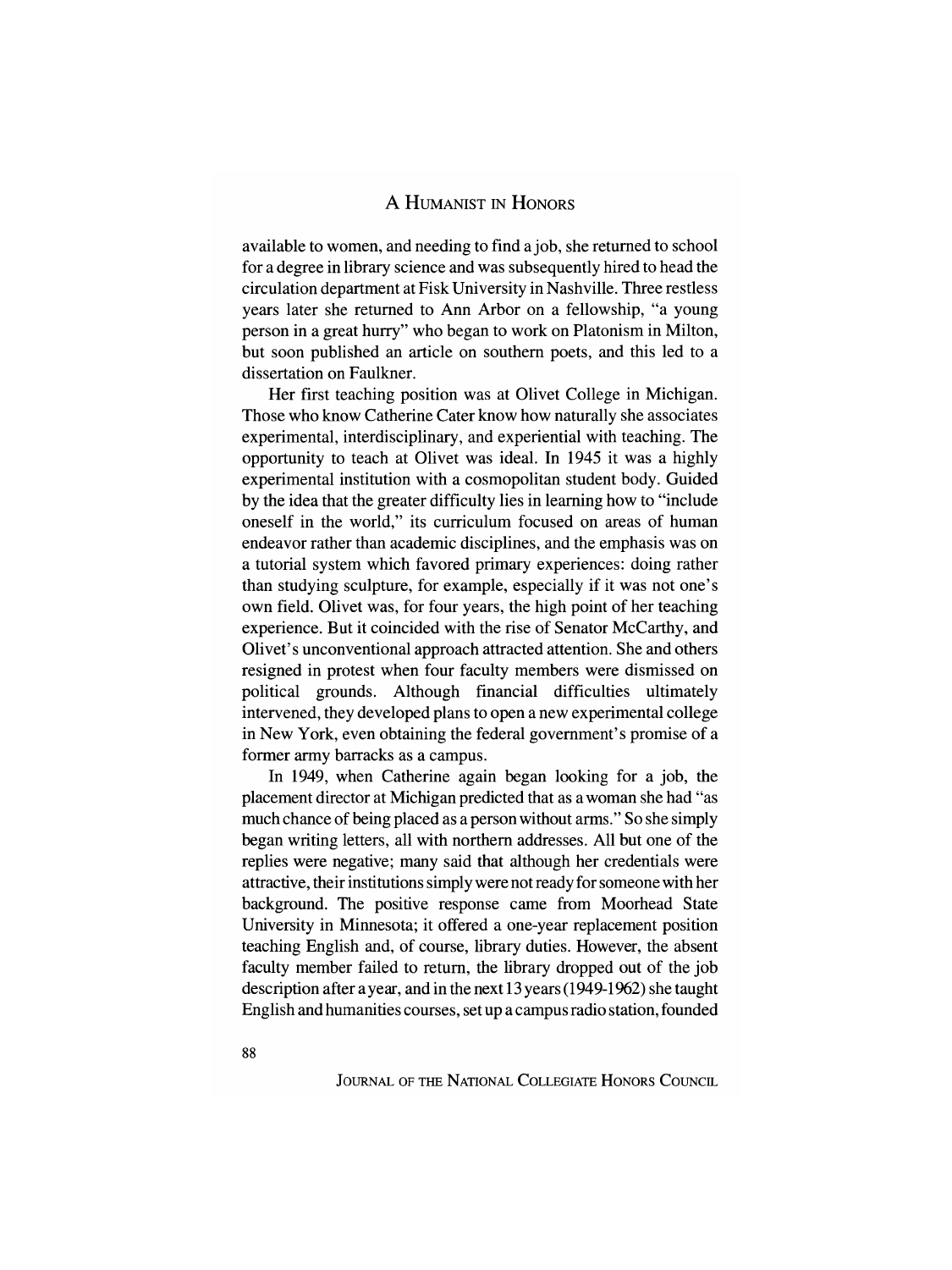#### PAUL HOMAN

a student-faculty group called the "Concentrics," who gathered to talk and exchange ideas, and gradually came into contact with colleagues in English at North Dakota State University across the river in Fargo. Most importantly, she met Delsie Holmquist, who also taught in Moorhead's English department. Together they experimented with the general education curriculum: "a chance to be creative with courses in critical thought, anthropology, and philosophy."

Catherine resigned from Moorhead State in 1962 and went to North Dakota State, followed by Delsie Holmquist two years later. In addition to her duties in the English curriculum, she soon developed a course which would become legendary at NDSU. "Approach to the Humanities" was a year-long interdisciplinary survey of the arts and humanities which attracted students from every comer of the campus, and for which she and Delsie literally traveled the world collecting course materials. In the early 1970' s she participated in theTri -College Humanities Forum, an experimental, intensive humanities program which drew on the resources of three institutions in the community. In 1968 she founded the honors (Scholars) program at North Dakota State, directed it for many years, and continued to teach in it until 1998 . Along the way, she did post -doctoral studies at Kenyon, Columbia, Berkeley, and Cambridge; directed countless tutorials in philosophy, literature, aesthetics, and the arts; was recognized with every major teaching award offered at North Dakota State; chaired the graduate program in English; inspired and guided the development of the first university-wide interdisciplinary courses at North Dakota State; advised the student government on the acquisition of a significant collection of modem art; and, most recently, has been teaching a full range of philosophy courses for NDSU.

Catherine attended her first NCHC conference in 1968 and has had an active role in all but one annual meeting since. She was elected president of NCHC in 1974 and, over the years, has served on virtually all of its major committees, chairing the publications board and taking a special interest in the honors semesters. She has never ceased to be active at the grassroots level as well, organizing many workshops and special sessions, encouraging and inspiring new members of the honors community.